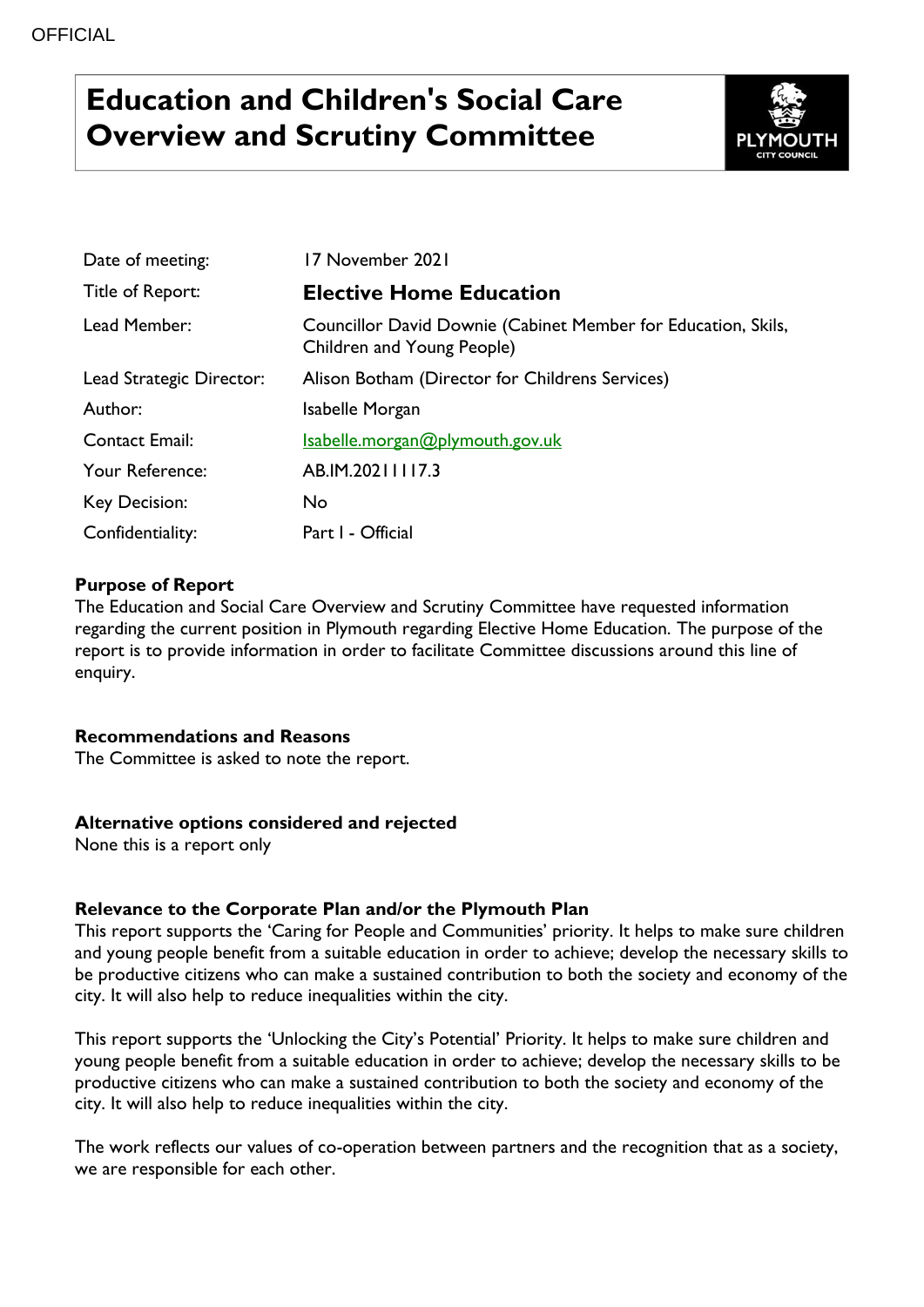#### PLYMOUTH CITY COUNCIL

The report supports a focus on prevention and early intervention. The document provides an overview of the support offered to children and young people who are home educated and where there is a concern in order to take timely steps to resolve and make sure the appropriate support is in place.

#### **Implications for the Medium Term Financial Plan and Resource Implications:**

None this is a report only.

#### **Financial Risks:**

None this is a report only.

## **Carbon Footprint (Environmental) Implications:**

None this is a report only.

#### **Other Implications: e.g. Health and Safety, Risk Management, Child Poverty:**

*\* When considering these proposals members have a responsibility to ensure they give due regard to the Council's duty to promote equality of opportunity, eliminate unlawful discrimination and promote good relations between people who share protected characteristics under the Equalities Act and those who do not.*

Child Poverty: Regular attendance at school provides a routine for parent/carers which allows them to take paid employment and reduce the impact of child poverty. It improves children's potential for future employment, education and training.

Community Safety: (due regard to preventing crime and disorder): Children who do not receive a suitable education are at increased risk of child exploitation and anti-social behavior. It is important to safeguard children who are vulnerable by ensuring children are seen and supported by professionals and families to reduce this risk.

Health and Safety (any health and safety implications): Regular attendance at school provides oversight and monitoring that identifies when a child is at risk, or vulnerable and in need of support. Families who home educate are not required to engage with the LA in relation to the provision of home education, as a result the identification of risk and vulnerabilities and therefore access to support services is made more challenging.

Risk Management (to identify any risk management issues): The management of children prior to the decision to elective home educate is essential in order to address any concerns arising regarding successful inclusion in school enable both action to be taken to safeguarding the individual child, and take steps to reduce the numbers of children being withdrawn from school to be home educated. Close working with school and other partners is important to achieve this outcome effectively.

### **Appendices**

| <b>Ref. Title of Appendix</b> |  | <b>Exemption Paragraph Number</b> (if applicable)<br>If some/all of the information is confidential, you must indicate<br>why it is not for publication by virtue of Part 1 of Schedule 12A<br>of the Local Government Act 1972 by ticking the relevant box. |  |  |  |  |  |  |
|-------------------------------|--|--------------------------------------------------------------------------------------------------------------------------------------------------------------------------------------------------------------------------------------------------------------|--|--|--|--|--|--|
|                               |  |                                                                                                                                                                                                                                                              |  |  |  |  |  |  |
|                               |  |                                                                                                                                                                                                                                                              |  |  |  |  |  |  |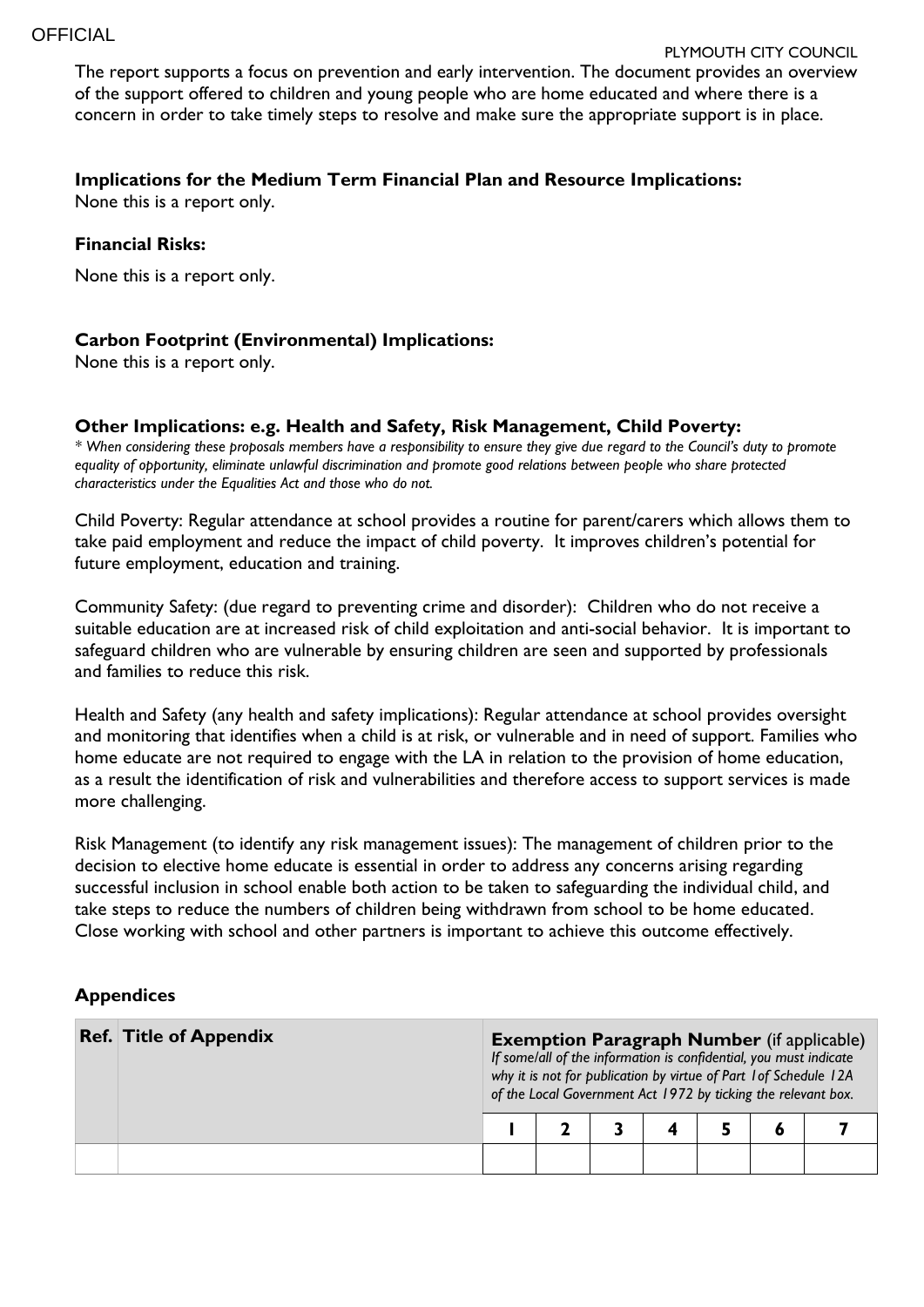## **Background papers:**

*Please list all unpublished, background papers relevant to the decision in the table below. Background papers are unpublished works,*  relied on to a material extent in preparing the report, which disclose facts or matters on which the report or an important part of the *work is based.*

| Title of any background paper(s) | <b>Exemption Paragraph Number</b> (if applicable)                                                                                                                                                       |  |  |  |   |  |
|----------------------------------|---------------------------------------------------------------------------------------------------------------------------------------------------------------------------------------------------------|--|--|--|---|--|
|                                  | If some/all of the information is confidential, you must indicate why it<br>is not for publication by virtue of Part 1 of Schedule 12A of the Local<br>Government Act 1972 by ticking the relevant box. |  |  |  |   |  |
|                                  |                                                                                                                                                                                                         |  |  |  | 6 |  |
|                                  |                                                                                                                                                                                                         |  |  |  |   |  |
|                                  |                                                                                                                                                                                                         |  |  |  |   |  |

# **Sign off:**

| Fin                                                                 | $d$ jn. $21.$<br>22.15<br>0                           | Leg | LS/37<br>596/A<br>C/5/1<br>1/21 | <b>Mon</b><br>Off |  | HR |  | Assets |  | Strat<br>Proc |  |
|---------------------------------------------------------------------|-------------------------------------------------------|-----|---------------------------------|-------------------|--|----|--|--------|--|---------------|--|
|                                                                     | Originating Senior Leadership Team member: Ming Zhang |     |                                 |                   |  |    |  |        |  |               |  |
| Please confirm the Strategic Director(s) has agreed the report? Yes |                                                       |     |                                 |                   |  |    |  |        |  |               |  |
| Date agreed: 04/11/2021                                             |                                                       |     |                                 |                   |  |    |  |        |  |               |  |
|                                                                     |                                                       |     |                                 |                   |  |    |  |        |  |               |  |
| Cabinet Member approval: Councillor David Downie approved by email. |                                                       |     |                                 |                   |  |    |  |        |  |               |  |
| Date approved: 05/11/2021                                           |                                                       |     |                                 |                   |  |    |  |        |  |               |  |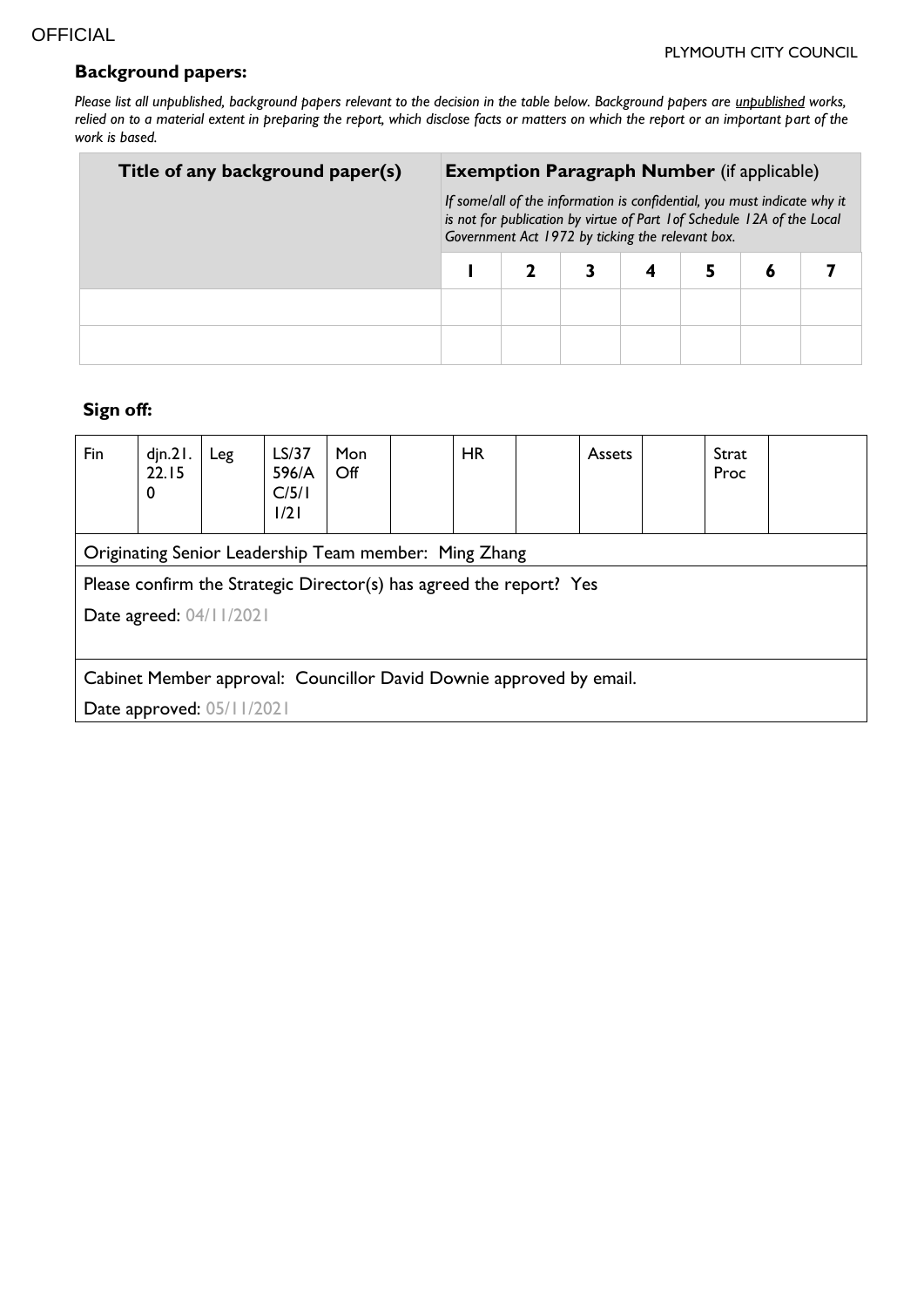## **Elective Home Education (EHE)**

The Home Education Service came back in-house on 1<sup>st</sup> September 2019. The Inclusion Attendance and Welfare Service (IAWS) has responsibility for delivering the service. To date we have seen an increase in 27.9% across the same period last year, approximately 1.75% of the statutory school aged population in Plymouth was home educated during academic year 2020/21. There is a higher rate of increase nationally according to a BBC survey.

Through the use of a rigorous monitoring framework and the work of the Inclusion Strategy Board we are moving toward a more preventative model to prevent and reduce the number of inappropriate elective home education before it takes place.

## **Vulnerability and risk**

Having brought the Home Education Service back in-house we now understand the prevalence of statutory school aged children who are registered as home educated but who are in fact inappropriate and missing education. In academic year 2020-21 we therefore issued 38 School Attendance Orders, which is high in number and currently have 15 children for whom there is no evidence of suitable education and for whom we are following our enforcement processes. While we are moving to a preventative service model, we continue to identify children who need this level of statutory intervention.

In total 65.4% statutory school aged children were registered as home educated during academic year 2020/21, of those children 232 had been open Children's Social Care on a Child In Need Plan and 57 on a Child Protection Plan at some point across the same period. This clearly demonstrates a higher number of vulnerable children becoming EHE in Plymouth and indicates vulnerability of many children in the city who are home educated.

## **Partnership**

In August 2021 as a result of a Rapid Review, the IAWS and Children's Social Care completed a joint analysis of vulnerability for the 299 registered home educated children in the city. As a result 5 children were identified as **RED**, 15 as **AMBER** and the remainder as **GREEN** to guide the level of service inputs. 13 actions were agreed as the result of the audit and this work was undertaken by Education Welfare Officers.

## **Elective Home Education Data**

Numbers of statutory school aged children registered as EHE **at the end of each** academic year:

| <b>Academic</b><br>Year | Number of<br>registered<br><b>EHE students*</b> |
|-------------------------|-------------------------------------------------|
| 2013/14                 | 96                                              |
| 2014/15                 | 122                                             |
| 2015/16                 | 130                                             |
| 2016/17                 | 164                                             |
| 2017/18                 | 286                                             |
| 2018/19                 | 342                                             |
| 2019/20                 | 369                                             |
| 2020/21                 | 375                                             |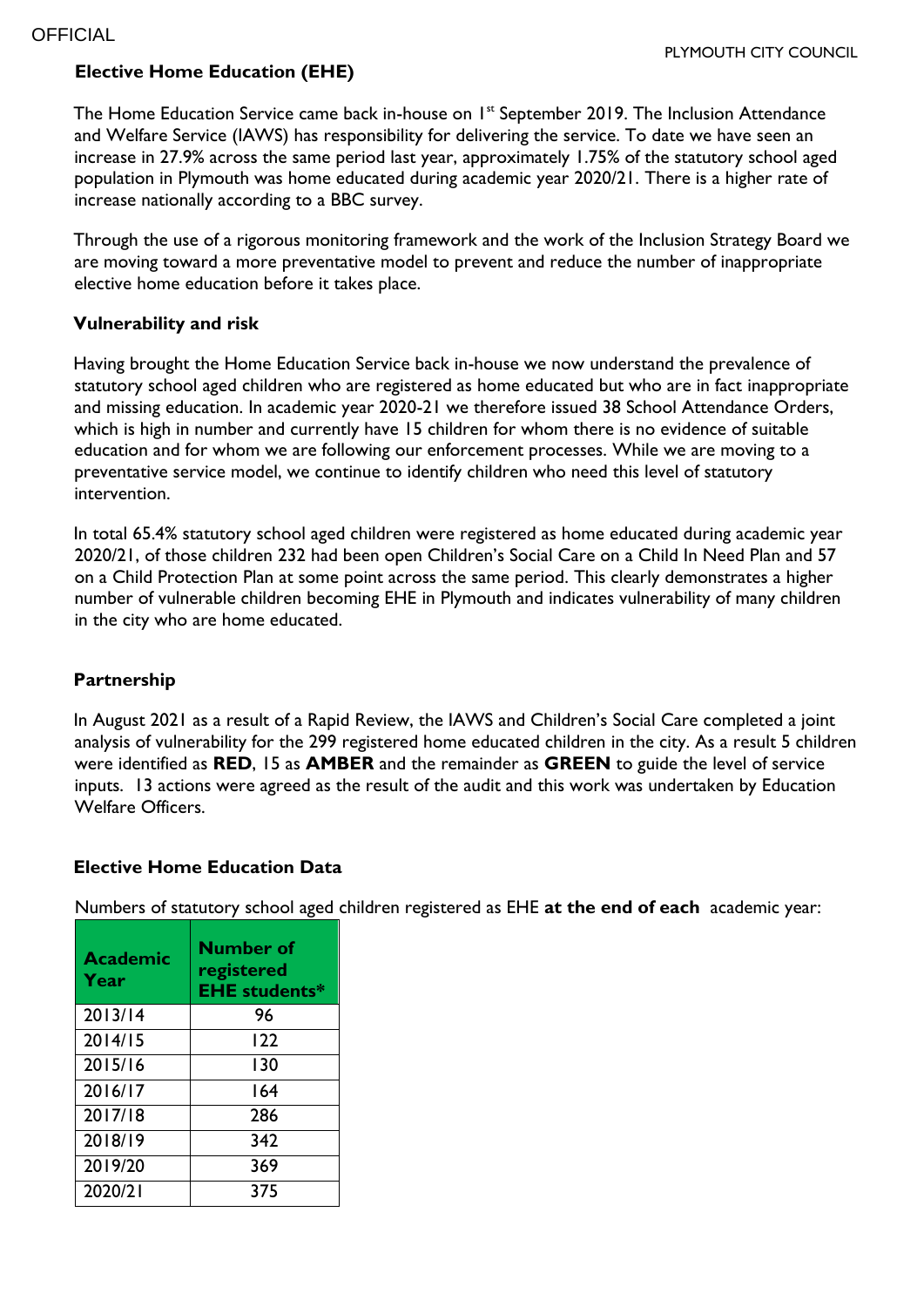#### **OFFICIAL**

#### PLYMOUTH CITY COUNCIL

Please note that this is locally held data. There is currently there is no requirement for data around Elective Home Education to be reported to DfE. This means that there is no ability to benchmark against national, regional or statistical neighbour averages at this time. We have contacted colleagues from the following authorities Portsmouth, Cornwall, North Somerset, Bristol, South Gloucester and Gloucestershire, from the conversation that we have had we understand that the percentage of children who are home educated in Plymouth is average when compared to the other authorities.

| <b>Academic Year end</b> | % boys | % girls |
|--------------------------|--------|---------|
| 2013/14                  | 51%    | 49%     |
| 2014/15                  | 52%    | 48%     |
| 2015/16                  | 51%    | 49%     |
| 2016/17                  | 52%    | 48%     |
| 2017/18                  | 51%    | 49%     |
| 2018/19                  | 50%    | 50%     |
| 2019/20                  | 49%    | 51%     |
| 2020/21                  | 50%    | 50%     |

| <b>Academic Year end</b> | <b>Number with</b><br>statement / EHCP | % of EHE<br>population |
|--------------------------|----------------------------------------|------------------------|
| 2013/14                  | Н                                      | 11%                    |
| 2014/15                  | 16                                     | 13%                    |
| 2015/16                  | $\overline{2}$                         | 9%                     |
| 2016/17                  | 17                                     | 10%                    |
| 2017/18                  | 29                                     | 10%                    |
| 2018/19                  | 33                                     | 9%                     |
| 2019/20                  | 38                                     | 10%                    |
| 2020/21                  | 33                                     | 8%                     |

## **The figures below show the information for EHE students on 7th September 2021**

| Number of EHE pupils registered           | 277 |
|-------------------------------------------|-----|
| Number of girls                           | 135 |
| Number of boys                            | 42  |
| Number of EHE registered eligible for FSM | 64  |
| Number with EHCP                          | ∗19 |
| Number who previously had SEN support     | 54  |
| Number who are Children in Need           |     |
| Of which are on a Child Protection Plan   |     |

\*This figure does not include post 16 children who have and EHCP and are registered as home educated. The post-16 cohort who are not in education are managed through Not in Education, Employment or Training (NEET) process, instead of EHE.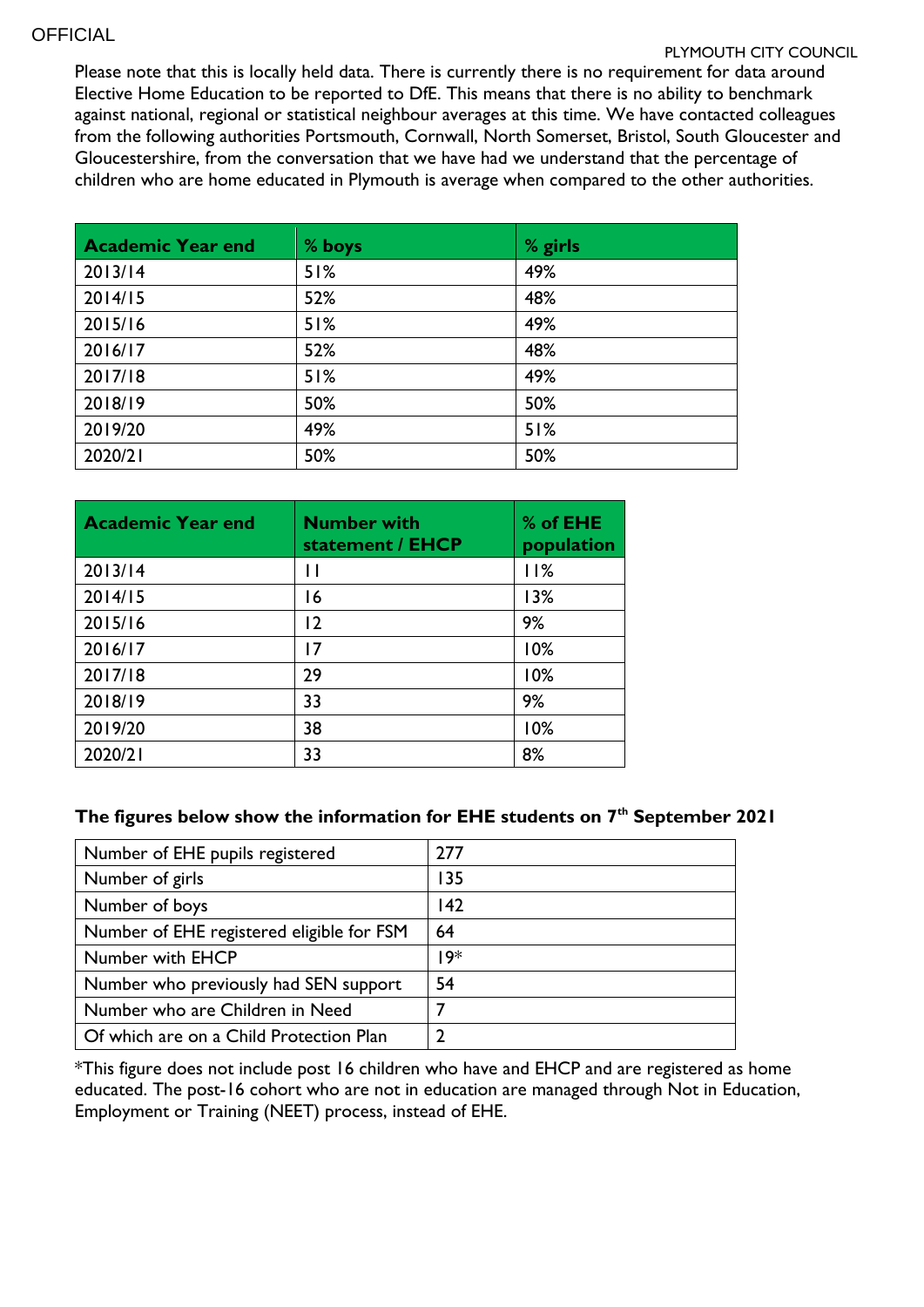#### PLYMOUTH CITY COUNCIL

# Registered EHE Pupils by Year Group

| <b>Year Group</b>       | <b>Number</b> |
|-------------------------|---------------|
| 0                       | 0             |
| ı                       | 8             |
| $\overline{2}$          | 19            |
| $\overline{\mathbf{3}}$ | 13            |
| $\overline{4}$          | 26            |
| 5                       | 31            |
| $\overline{6}$          | 21            |
| $\overline{7}$          | 12            |
| 8                       | 28            |
| 9                       | 28            |
| $\overline{10}$         | 31            |
|                         | 60            |

| <b>Registered Pupils by Ethnicity</b>     |              |  |  |  |
|-------------------------------------------|--------------|--|--|--|
| Ethnicity                                 | Registered   |  |  |  |
| <b>OOEG - Other Ethnic Group</b>          | $\mathbf{2}$ |  |  |  |
| Not Known                                 | 46           |  |  |  |
| MOTH - Any Oth Mixed b'ground             | 8            |  |  |  |
| <b>WWEU - White Western Euro'n</b>        | 4            |  |  |  |
| WTUR - Turkish/Turkish Cypriot            | 0            |  |  |  |
| <b>MWBA - White and Black African</b>     | 4            |  |  |  |
| APKN - Pakistani                          | 0            |  |  |  |
| <b>MWBC - White &amp; Black Caribbean</b> | 0            |  |  |  |
| <b>CHKC - Hong Kong Chinese</b>           | 0            |  |  |  |
| NOBT - Info not yet obtained              | 9            |  |  |  |
| <b>WEEU - White Eastern Euro'n</b>        | 3            |  |  |  |
| <b>WOTW - White Other</b>                 | 8            |  |  |  |
| <b>WBRI - White British</b>               | 164          |  |  |  |
| <b>REFU</b> - Refused                     | 5            |  |  |  |
| <b>WENG - White English</b>               | 17           |  |  |  |
| WIRI - White Irish                        | 3            |  |  |  |
| WROO - Other Gypsy/Roma                   | 0            |  |  |  |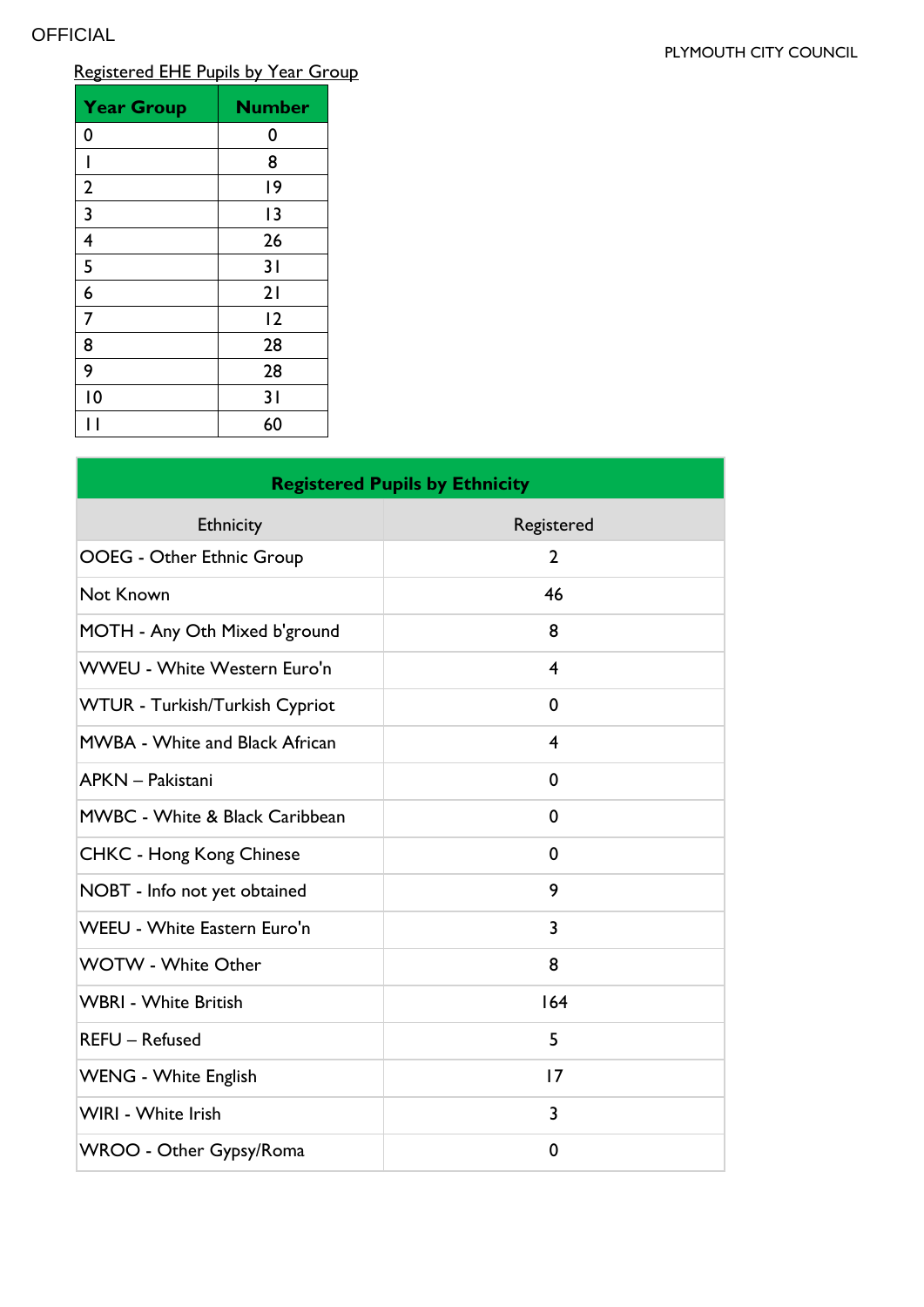| <b>Registered Pupils by Ethnicity</b> |            |  |  |  |  |
|---------------------------------------|------------|--|--|--|--|
| <b>Ethnicity</b>                      | Registered |  |  |  |  |
| WROM - Gypsy/Roma                     |            |  |  |  |  |
| <b>MWAS</b> - White and Asian         |            |  |  |  |  |

| <b>Reason for EHE</b>                       | <b>All registered students</b> |
|---------------------------------------------|--------------------------------|
| Dissatisfaction with the school environment | 40                             |
| Lifestyle/Philosophical/Culture*            | 9                              |
| Attendance/Prosecution                      | 0                              |
| Medical - Child                             | ı                              |
| Medical - Parent                            | 0                              |
| School refuser/phobic                       | 3                              |
| <b>Bullying</b>                             | 6                              |
| Emotional behavioural difficulties          | 0                              |
| Near Exclusion                              | 3                              |
| Other                                       | 9                              |
| Dissatisfaction with SEN provision          | 0                              |
| Relationship issues                         | 0                              |
| Not preferred school                        | 5                              |
| No reason recorded                          | 127                            |
| Not known (at time of recording on ONE)     | 10                             |
| <b>Religious Beliefs</b>                    | 0                              |
| COVID-19 related                            | 33                             |
| Parent failed to engage with service        | 7                              |
| Parent refused to complete paperwork        | 4                              |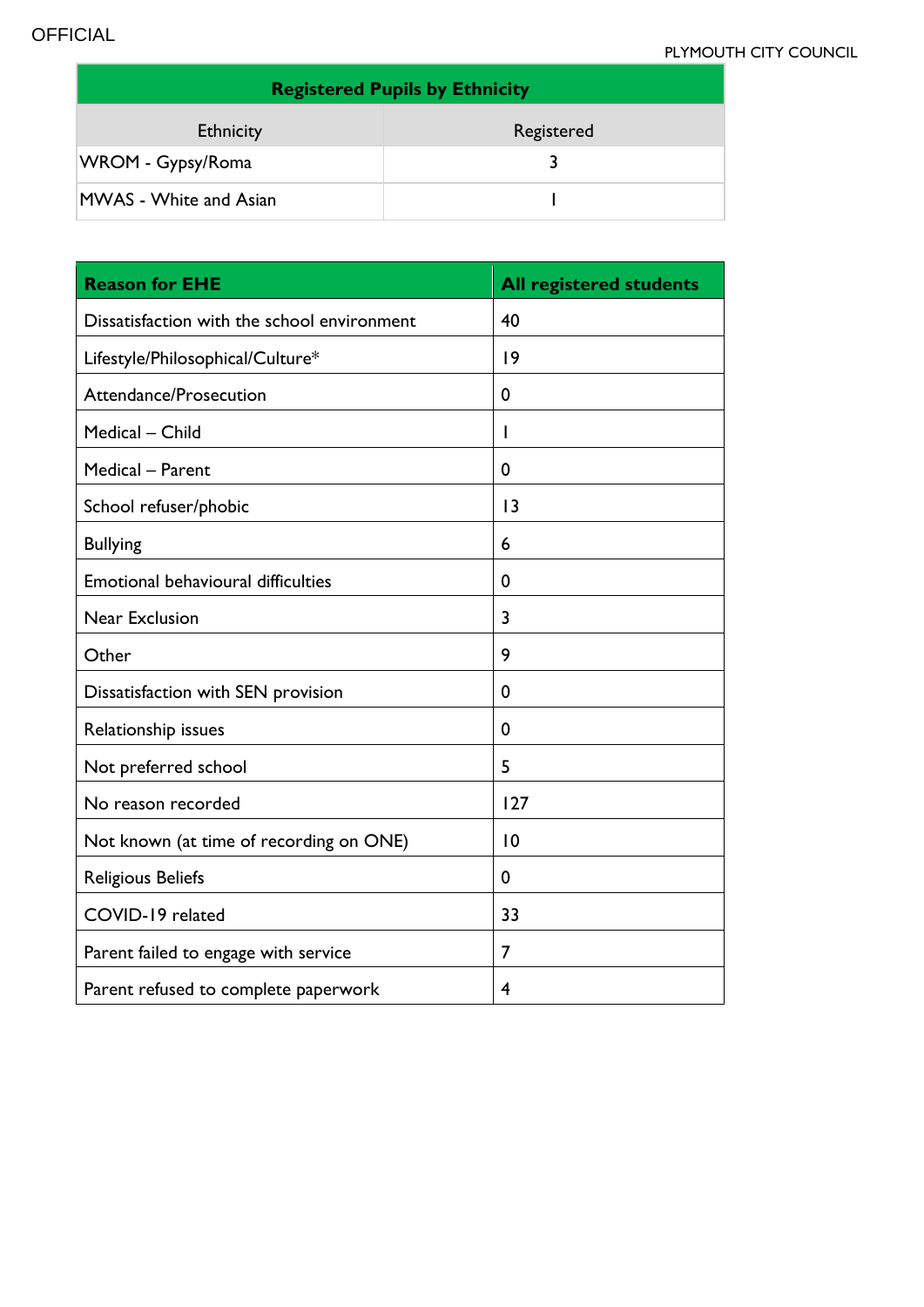## **What does the 2020/21 academic year data tell us?**

The number of children home educated continued to rise in 2020/21, 573 children were registered for elective home education. There were 49 applications for children to return to primary school and 58 applications for secondary aged pupils across the same period.

Of the 573 children whose parents elected for them to be home educated, 363 were secondary school aged and 210 are primary school aged. 189 were in years 10 and 11 and 174 in years 7, 8 &9. This reflects the concern nationally that schools might be "encouraging" families to remove their children to educate them at home. There is some evidence that a small number of schools have disproportionately high numbers of pupils leaving to be home educated.

An Education Welfare Officer (EWO) will conduct an initial home visit once a referral has been made to the IAWS regarding a parents intention to home educate. If the EWO in carrying out their duty receives information from the parents regarding off-rolling practice, the Headteacher will be challenged by the IAWS manager and advised to put the child(ren) back on roll.

### **Special Educational Needs and Disabilities**

There are currently 43 children and young people who are educated at home and who have an EHCP, 19 of these pupils are statutory school aged and are considered and managed through Elective Home Education (EHE) process. This number has increased in recent years and reflects the national trend. A deep dive analysis is being conducted to fully understand this increasing trend in Plymouth and this work is being fed back into to the work of the Inclusion Strategy Board. There is a need to ensure that families are making a positive choice to educate at home, supported around the options and have access to the information needed to make this successful for the child. There is information available on the council website and the **SEND [Local](https://www.plymouthonlinedirectory.com/plymouthlocaloffer) Offer** to support families.

Key messages from the deep dive analysis so far:

- **The 2020/21 monthly trend of the volume of EHE can be linked to the COVID-19 pandemic** government restrictions;
- **The majority of EHE pupils do not have an identified special education need. Understanding the** reasons behind the EHE decision requires further analysis;
- **There is an even gender split across the whole EHE population but more males are EHE with** special Education needs;
- Most pupils become EHE in Key Stage three; and currently most EHE pupils are in Key Stage four. This could be linked to the rise in numbers of EHE through the pandemic leading up to key transition points, highlighting that post-16 support is essential for these pupils over the next few years;
- The majority of children and young people remain EHE for approximately one year (48 weeks for all EHE and SEN Support pupils). Children and young people who previously had an EHCP remain in EHE for almost two years (100 weeks);
- 70.8% of pupils (51) who registered as home educated across the period are registered as SEN support;
- 36% (12) of pupils who registered as home educated across the period have an EHCP; the majority of reasons provided relate to the school not meeting child's needs and school anxiety not directly COVID-19 related (although not meeting neds through the pandemic and school anxiety could indirectly be related to the pandemic);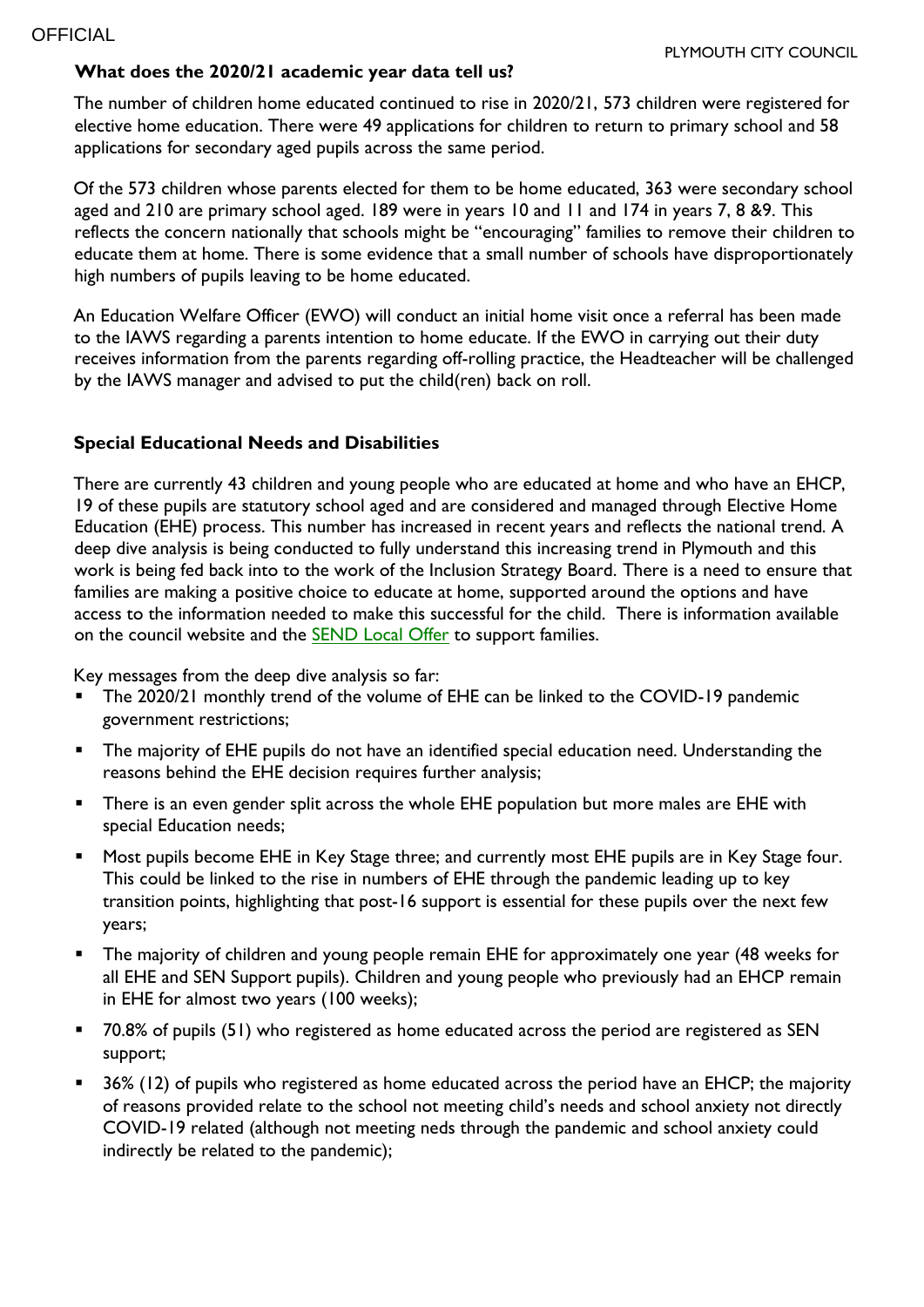## **OFFICIAL**

#### PLYMOUTH CITY COUNCIL

**The primary need type of all EHCP pupils (0-25) is Communication and Interaction (all of which** identify Social Emotional and Mental Health (SEMH) as the secondary need type). Very few identify SEMH as the primary need.

The most prevalent reasons for parents electing to home educate in 2020/21 are:

- Dissatisfaction with the school environment
- Lifestyle/Philosophical/Culture
- COVID-19 related
- School refuser/phobic
- No reason recorded

## **Safeguarding**

In order to be assured that we effectively safeguard children who are home educated we review the Child At Risk Alerts on a daily basis, they are then RAG rated for action. If we receive any evidence that the home environment is unsuitable or that there is a lack of parental supervision and control we follow this up with increased monitoring checks.

Where parents are considering home education and Children's Social Care are involved we are linking with the social worker to develop a joint plan to try prevent the parent from deregistering their child to home education.

We use the databases available to us to make checks regarding historical and current multi-agency involvement in order to ensure that cases can be RAG rated and prioritised for increased monitoring or a multi-agency approach.

We also have fortnightly home education team meetings and staff receive regular case supervision.

We have a CPOMS licence, which enables us to receive school safeguarding files when a child is registered as home educated, again this provides us with an extra level of oversight so that we can plan casework according to levels of risk.

We are working in partnership with schools to keep children on roll for a brief period of time (with the parents consent) so that Education Welfare Officers can meet with the family, seek the voice of the child and ensure that the parent is making a positive and informed choice. Where there is an opportunity for a child to return to school, the EWO will support the family with this. Where there is a suggestion of off-rolling practice this is followed up by an IAWS Manager.

## **Monitoring**

The work is intensive and requires over and above the FTE allocated to deliver the service. Plymouth City Council monitors the suitability of home education within the first 3 months of a pupil being registered as home educated and if the education is deemed as suitable, the monitoring activity is carried out on an annual basis. Home educators submit their evidence via email or post and children are not routinely seen as a part of the monitoring process. Home visits are conducted and prioritised on a case by case basis.

## **School Attendance Orders**

A great deal of work has been undertaken with school to increase their understanding of the monitoring work being undertaken for home education. Schools have been extremely supportive of being named on School Attendance Orders, as a result we have been able to support children to return to school quickly. In issuing school attendance orders we are actively seeking the preference of